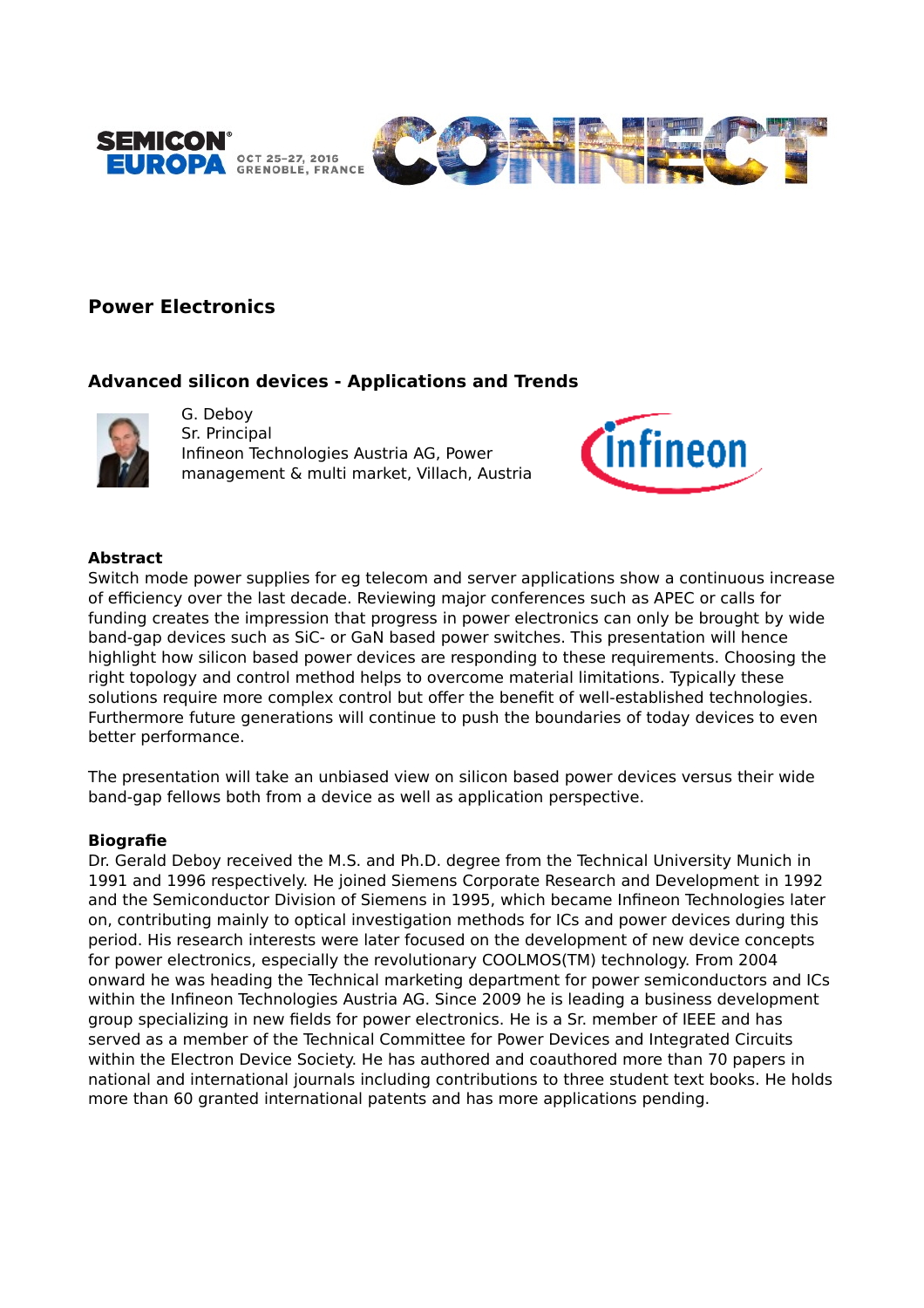## **The Influence of Repetitive UIS on Electrical Properties of Advanced Automotive Power Transistors**



J. Marek post-doc Slovak University of Technology in Bartislava, Institute of Electronics and Photonics, Bratislava, Slovakia

EDEE STU SLOVAK UNIVERSITY OF<br>TECHNOLOGY IN DRATISLAVA<br>ESCEL Y DE ETELITA OF FROINFERING<br>AND INFORMATION TELENO OGY

### **Abstract**

MOSFETs in automotive systems can be subjected to events of unclamped inductive switching (UIS) over the lifetime of their application [1-2]. UIS occurs when the MOSFET is connected to some kind of inductance (a lumped element or parasitic), and there is a rapid change in current [3-4]. When a power MOSFET is used in circuit application an unclamped inductive load or parasitic elements present an extremely stressful switching condition for the power MOSFET since all energy stored in the inductor during the on state is dumped directly into the device during its turn off, causing the impact ionization within which avalanche conduction is enabled. Repetitive avalanching to which device is subjected for several millions of pulses generates high concentrations of electron–hole pairs that become hot carriers (HC) and can be injected into the gate dielectric [5-6] . Main effects of hot carrier injection (HCI) are change of threshold voltage  $V_{TH}$ , drain-source leakage current  $I_{Dleak}$ , breakdown voltage  $V_{BR}$  and ON-resistance  $R_{ON}$ . These changes during the lifetime operation of the device pose considerably risks against the requirement of a long-term reliability of automotive power MOSFETs [7]. Three different types of automotive grade MOSFETS were used for investigations: vertical DMOS rated to 24 V and two Trench MOS transistors rated to 24 V and 90V. Degradation of capacitances  $C_{\text{DG}}$  and  $C_{\text{in}}$  was observed in all three types of structures. However degradation (shift) of I-V curves was observed only in Trench MOS devices. From analysis it is clear that DMOS transistors are less vulnerable to HCI in case of repetitive avalanching then Trench MOS devices and that breakdown voltage in modern high voltage Trench MOS devices is more affected by repetitive avalanching than in standard low voltage TrenchMOS devices. Dramatic decrease of breakdown voltage for 90V rated transistor from  $V_{BR}$  = 118V to  $V_{BR}$  = 98 V and increase of on-resistance for 200% was observed after  $10<sup>8</sup>$  stress pulses.

#### **Biografie**

Dr. Juraj Marek, received his MSc. and PhD degrees in Electronics, both from Slovak University of Technology in Bratislava (STUBA), Slovakia, in 2007, and 2011, respectively. Since 2006 he is employed as a researcher at Institute of Electronics and Photonics. His main areas of expertise are oriented mainly to Si and GaN based semiconductor power devices characterization, TCAD modeling

and simulation, and analysis of energetic capability - UIS test. The results of his scientific work were published in 11 current content journals, several papers in peer reviewed journals and many international conference proceedings.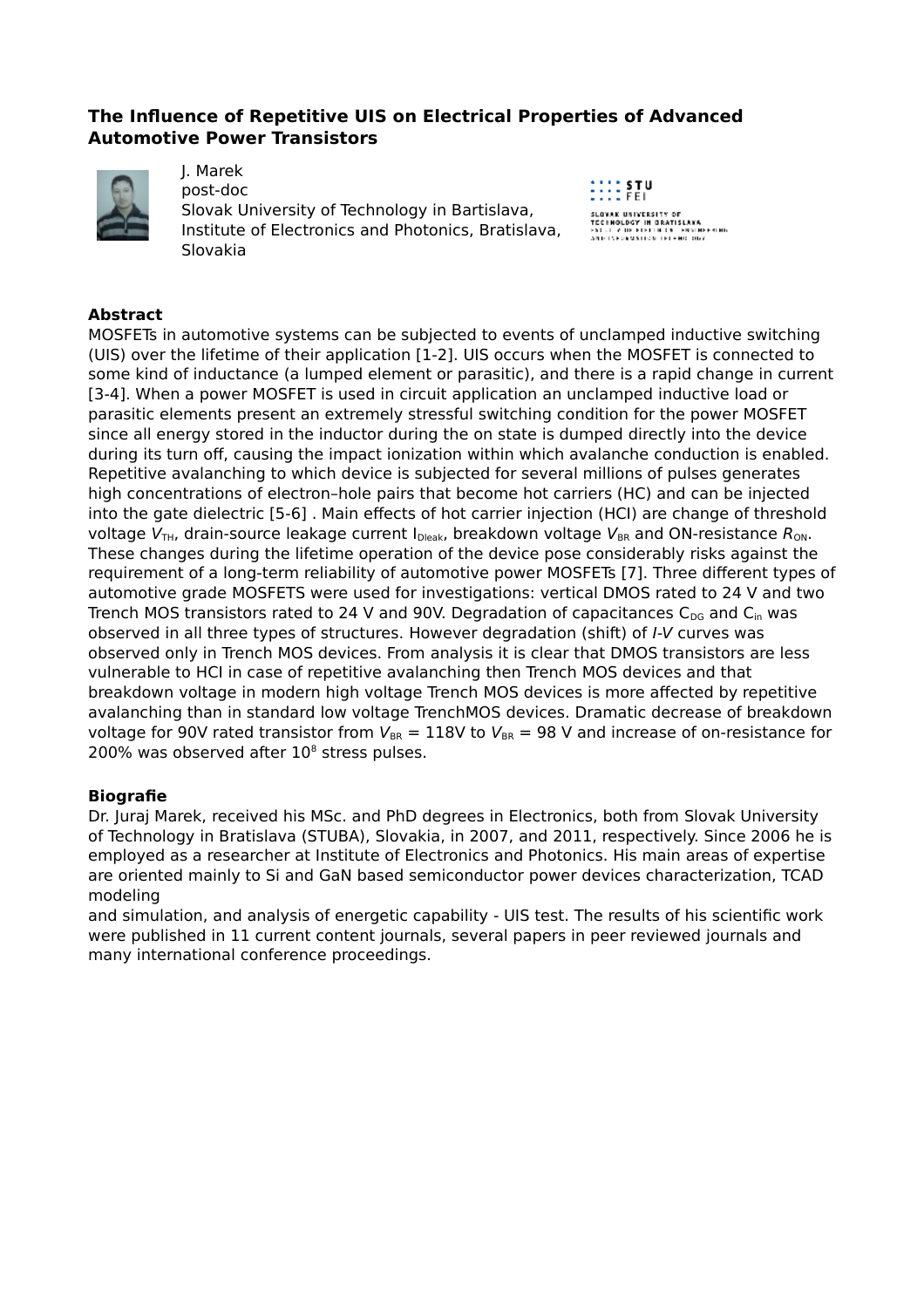## **Innovative plating system for an embedded packaging concept of power modules.**



M. Hörburger Product Manager Semiconductor Advanced **Packaging** Atotech Deutschland GmbH, Semiconductor Advanced Packaging, Berlin, Germany



## **Abstract**

The current paper will explore some of the challenges of the growing power electronics market and how to overcome them with a novel approach to embedding packaging, using an innovative electroplating tool. Embedding technology refers to the integration of components (IGBTs, MOSFETs and dies) into PCB to build up a compact and dense package. Therefore the new plating system enables simultaneous double side Cu plating for improved efficiency and cost effective manufacturing, both of which are necessary to address the future requirements for power device manufacturing.

This work is part of Catrene's EMPower project that houses leading automotive suppliers (Continental, ST Microelectronics), PCB manufacturer (AT&S), technical universities, and Atotech as equipment and process supplier for semiconductor advanced packaging technologies.

The targets of the EMPower project are to lower costs and enable higher reliability and smaller form-factor, which are expected to have a potential impact of up to 10% on automobile manufacturing by 2035.

The paper presents the results of double sided Cu plating in terms of warpage, stress, uniformity and process time that have been successfully fulfilled, according to the specification of the EMPower project.

#### **Biografie**

Markus Hörburger (Dipl. chem. oec.)

Product Management Advanced Semiconductor Packaging 2,5 years at Atotech Deutschland GmbH

Educational Background:

- University of Ulm
- Diploma in Business and Chemistry

Professional Background:

- Merck Millipore: Product Management Strategic Process Development
- BASF SE: Strategic Business Development Open Innovation
- Atotech Deutschland GmbH : Product Management Semiconductor Advanced Packaging Processes and chemistry solutions for wafer level

packaging technologies used for Power Chips, MEMS,

Memory, Logic and others.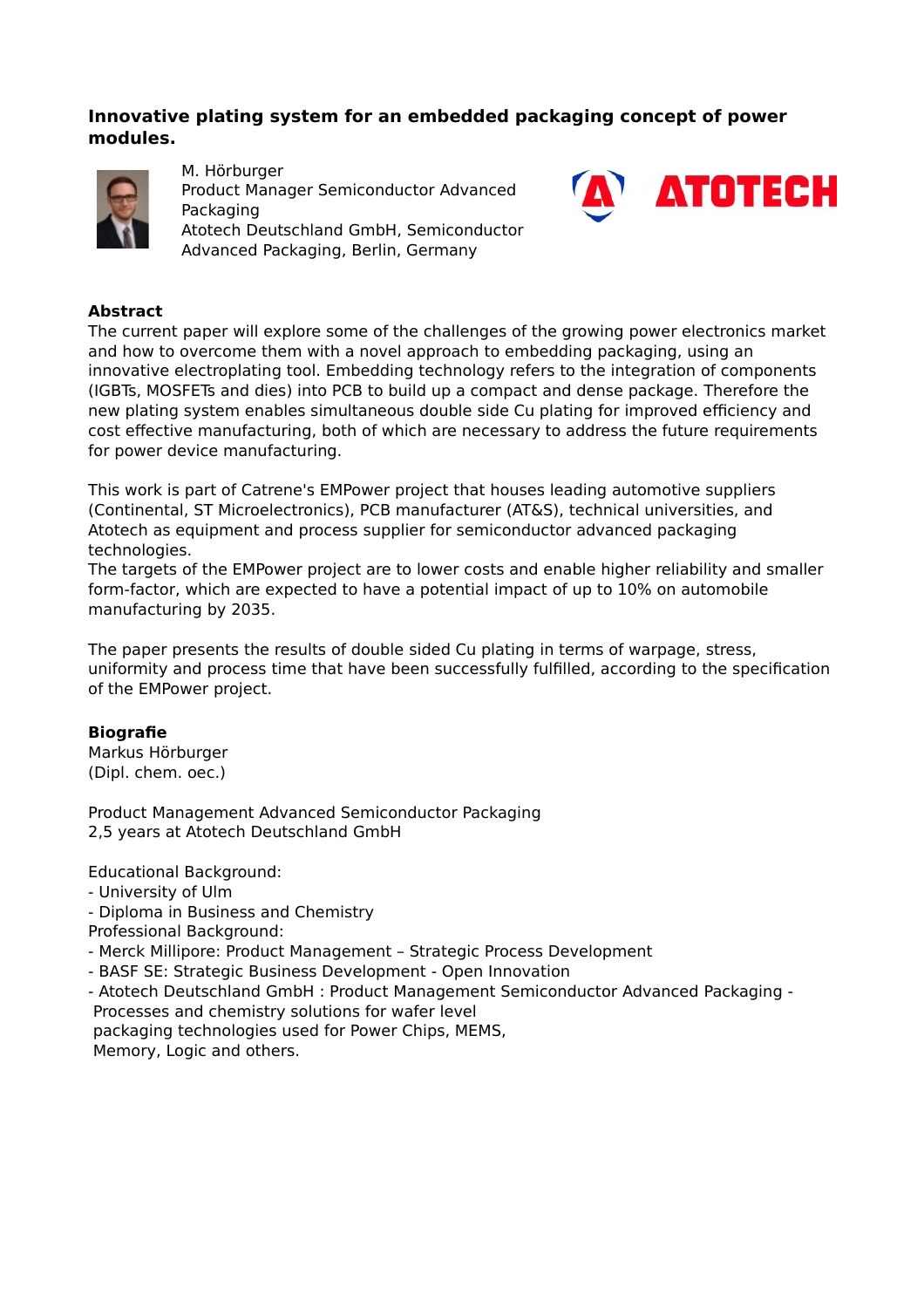## **Comparison of electrothermal constraints on semiconductor power modules in photovoltaic DC/AC inverters**



M. Dbeiss PHD Student CEA (Commissariat à l'Energie Atomique et aux Energies Renouvelables), INES (Institut National de l'Energie Solaire), Chambéry, France



### **Abstract**

The semiconductor power modules using Silicon carbide SiC are used more often regarding their high switching speed, and in the case of a photovoltaic system, this will mean a more compact system and a cheaper one. The DC/AC inverter is the first component to fail, and only few studies exist on the reliability of this inverter, especially for the one using MOSFETs SiC power modules.

The junction temperature of the transistors and its variations with time accelerate the ageing of these modules.

This paper presents a comparative study between Si IGBTs, Si IGBTs with an anti-parallel SiC Schottky diode (hybrid IGBTs) and SiC MOSFETs with respect to the variations of the junction temperature of the semiconductor, in the case of a photovoltaic DC/AC inverter, and using a suitable heat sinker for each power module.

The estimation of these variations were done using the current measurements data issued from multiple photovoltaic power stations during several years.

Those measurements are used as an input for power losses estimation model coded with Matlab, then the resulting power losses are used to estimate the corresponding junction temperature using another Matlab model serving to estimate this temperature.

Rainflow counting algorithm and other methods are used to compare the variations of the junction temperature in the 3 cases, and to estimate the lifetime of these 3 power modules. Results showed that the electrothermal coupling of the on-state resistor RdsON in the case of the MOSFET SiC has a positive effect on its lifetime in some conditions, and the same effect has the use of the anti-parallel Schottky diode in the case of the hybrid IGBT module.

## **Biografie**

Biography:

Mouhannad Gabriel Dbeiss born in Tripoli Lebanon in 11/04/1991.

• 2009-2014: Graduated as an Electrical and Electronical Engineer (Industrial Informatics and Control) from The Lebanese University-Faculty of Engineering Ι, Tripoli Lebanon.

• 2013-2014: Research Masters in Reliability-Identification-Diagnostics (TSMI-FID) from Lebanese University, Tripoli Lebanon.

• 2014: Internship on Renewable Energy (Wind Turbine Generators) in UTC-Compiegne France.

• 2014-2015: Applications Engineer at National Instruments (NI), Middle East Branch, Beirut Lebanon.

• 2015-Present: PhD student at CEA-INES (French Alternative Energies and Atomic Energy Commission – National Institution of Solar Energy) and "Université Grenoble Alpes-INP-G2ELab", working on Health Monitoring of Photovoltaic Inverters using SiC MOSFETs, Grenoble France.

• 2015-Present: Assistant Professor at "IUT- Université Grenoble Alpes" and "Polytechnique-Université Grenoble Alpes", Grenoble, France.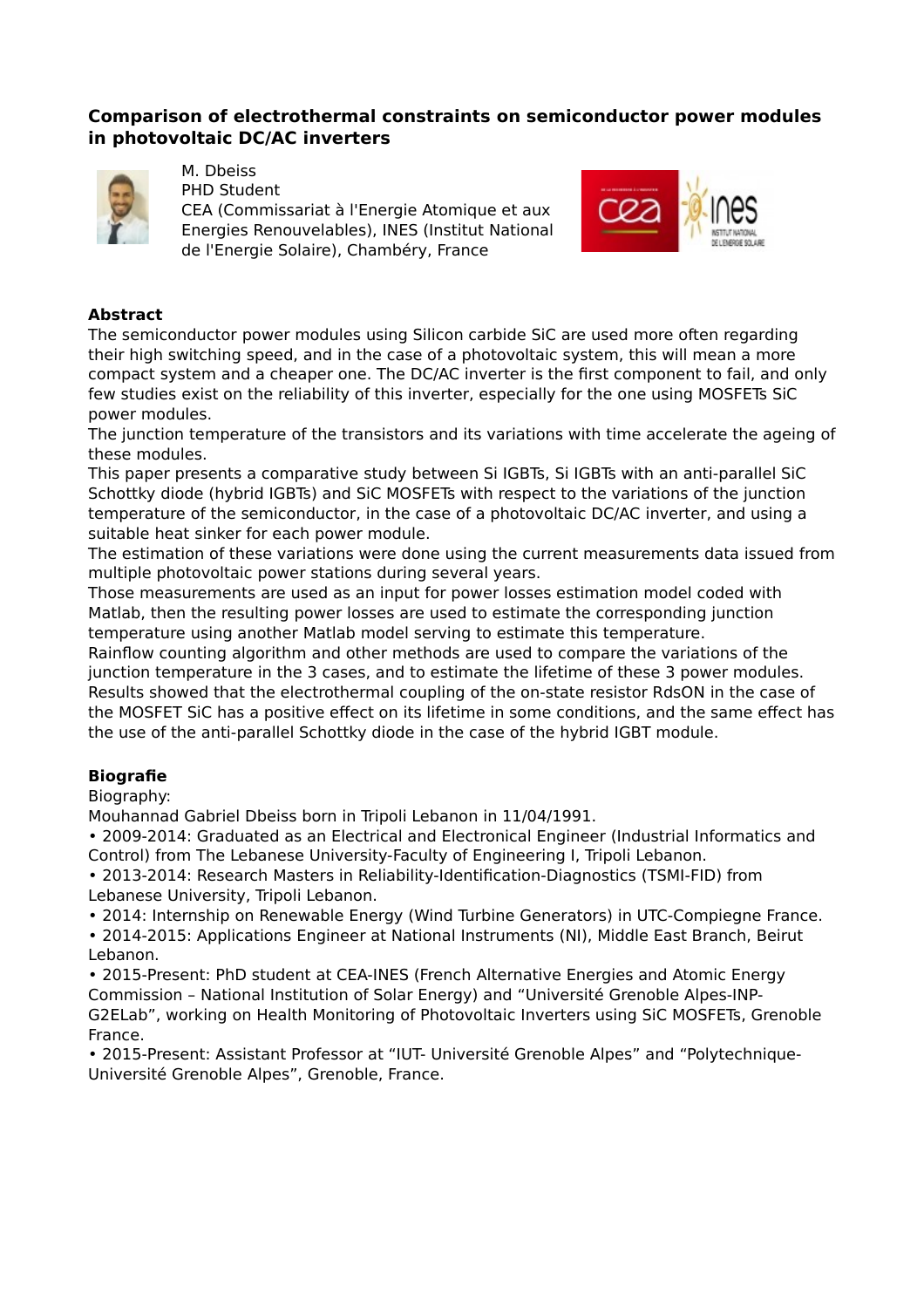## **1200 V double trench SiC MOSFETs technology and device reliability results**



F. Filsecker Application Engineer ROHM Semiconductor GmbH, Power Systems, Willich, Germany



#### **Abstract**

The double trench MOSFET technology, featured in the new 3rd generation SiC MOSFETs from ROHM has already been introduced in previous conferences. A review of this structure and its main advantages compared to the traditional planar MOSFET structure will be outlined, including static and dynamic characteristics of both device types. It features a lower on-state resistance RDSon (from 8.5 mΩcm2 to 4.1 mΩcm^2 for 1200V devices) and lower turn-on losses (about 45% less).

The core of the presentation will be centered in reliability and robustness test results of this new device. For a discrete device operating at temperatures up to 175°C this comprises:

-Lifetime estimations in blocking state and of gate oxide

-Gate-Source threshold voltage shift (High temperature gate bias test for positive and negative VGS values)

-Body-diode reliability (DC and pulse test)

-High-humidity, high-temperature reverse bias test

-Avalanche ruggedness and typical breakdown voltage

-Short circuit withstand time

The results indicate that the 3rd gen. MOSFETs achieve a better performance than the previous one without compromising device reliability. However, due to the reduction of the on-state resistance RDSon, the short circuit saturation current is larger than in the previous generation. This leads to a reduced short circuit withstand time (5 ms), roughly 50% of the one achieved before.

#### **Biografie**

Felipe Filsecker was born in Viña del Mar, Chile. He received the Electrical Engineering degree from the Pontificia Universidad Católica de Valparaíso, Chile, in 2009. After this he worked in the Chair of Power Electronics of the Technische Universität Dresden, Germany, where he specialized in the area of characterization and application of high power semiconductor devices. Currently he is working as an application engineer at ROHM Semiconductor.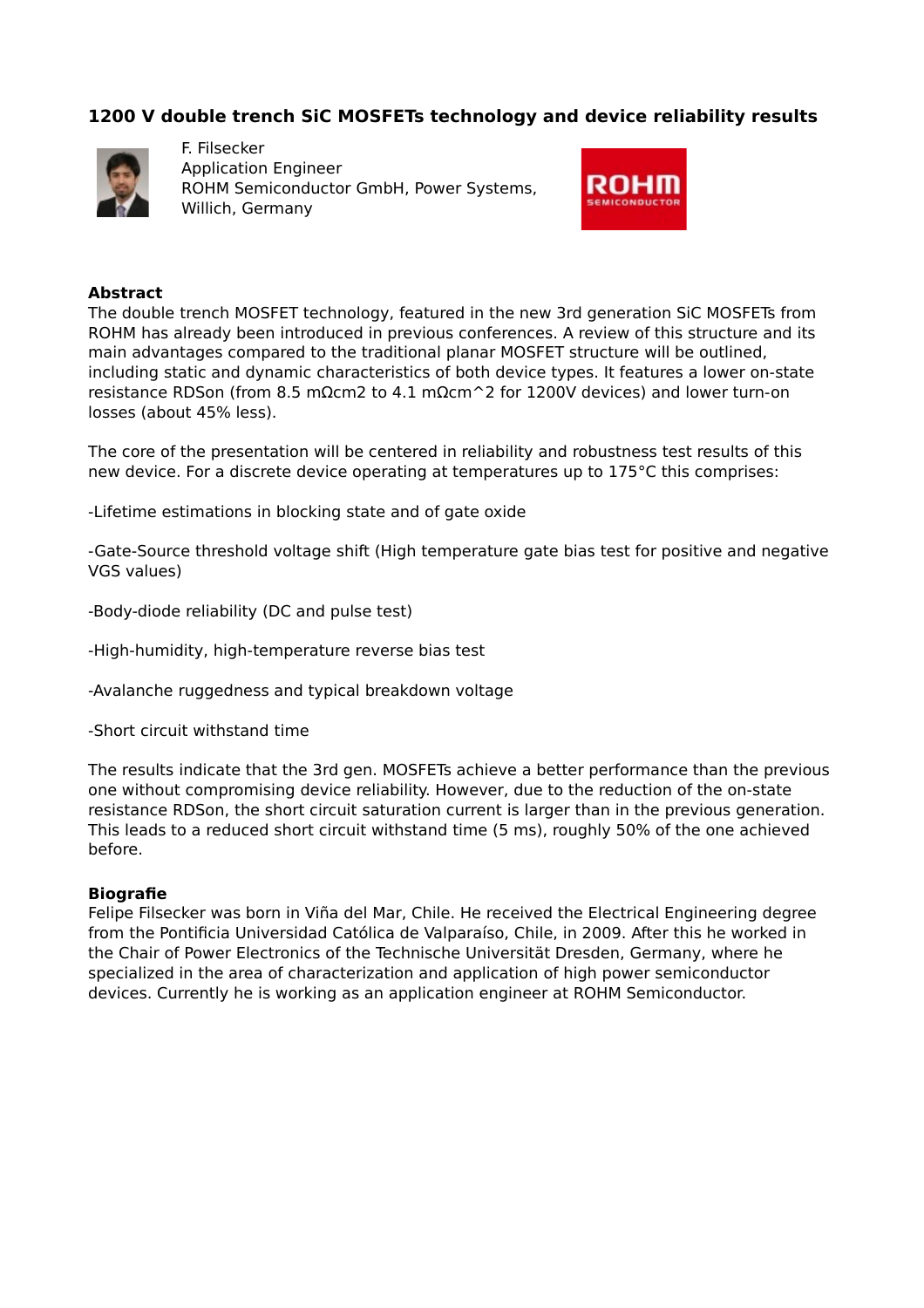## **Silicon carbide 1200V and 650V Schottky rectifies with ruggedness and reliability comparable to silicon power products**



A. Konstantinov Design Engineer Fairchild Semiconductor, Kista, Sweden



### **Abstract**

Concerns for reliability are one of major roadblocks for widespread adoption of SiC high voltage power devices. In the talk we will present the new SiC Schottky-barrier diode (SBD) technology recently developed at Fairchild Semiconductor in order to meet or exceed the standards for reliability and ruggedness applied to high voltage silicon devices.

Inherent issues of SiC SBDs with reverse leakage and avalanche and surge-current ruggedness are overcome with optimized Junction-Blocked Schottky (JBS) rectifier design with improved Schottky-metal shielding. This not only suppresses high-temperature reverse currents but also improves SBD avalanche ruggedness. Very high mean specific avalanche energies have been achieved, 20 W/cm<sup>2</sup> for 650V rectifiers and 12 W/cm<sup>2</sup> for 1200V. No pronounced parameter drift upon repetitive avalanche or surge-current test occurs until the destructive energy is reached. Fairchild SiC SBDs are 100% avalanche-tested.

Some makes of SiC power devices are currently limiting the field lifetime of PV modules to 3 to 4 years because of anode corrosion. Excessive temperature-humidity-bias tests were performed with Fairchild SBDs and the corrosion acceleration factors due to temperature, humidity and bias were established. The new SBD technology was also compared to existing products. With the acceleration factors established we can expect the 1200V SBD anode corrosion time in PV modules be increased by a factor of 100.

The approach of Fairchild to manufacturing strategy is to entirely bypass 4" production. Production was started at a high-volume 6" silicon fab. Dedicated SiC-specific tools included a high temperature implanter and an implant anneal tool, while other tools are shared with silicon manufacturing. The combination of much larger size of 6" wafers with cost sharing between silicon and SiC manufacture has an important contribution to improved cost structure of SiC power devices at Fairchild.

#### **Biografie**

Andrei Konstantinov received the MS degree in electrical engineering from Department of Optoelectronics, St. Petersburg Electrotechnical University, St. Petersburg, Russia, in 1979, and the PhD degree in semiconductor physics from the Ioffe Institute, Russian Academy of Sciences, St. Petersburg, in 1984. Dr. Konstantinov was active in multiple semiconductor startups including AMDS/Intrinsic Semiconductor, Genesic and Transic AB. His research interests include silicon carbide device phenomena and device process technologies.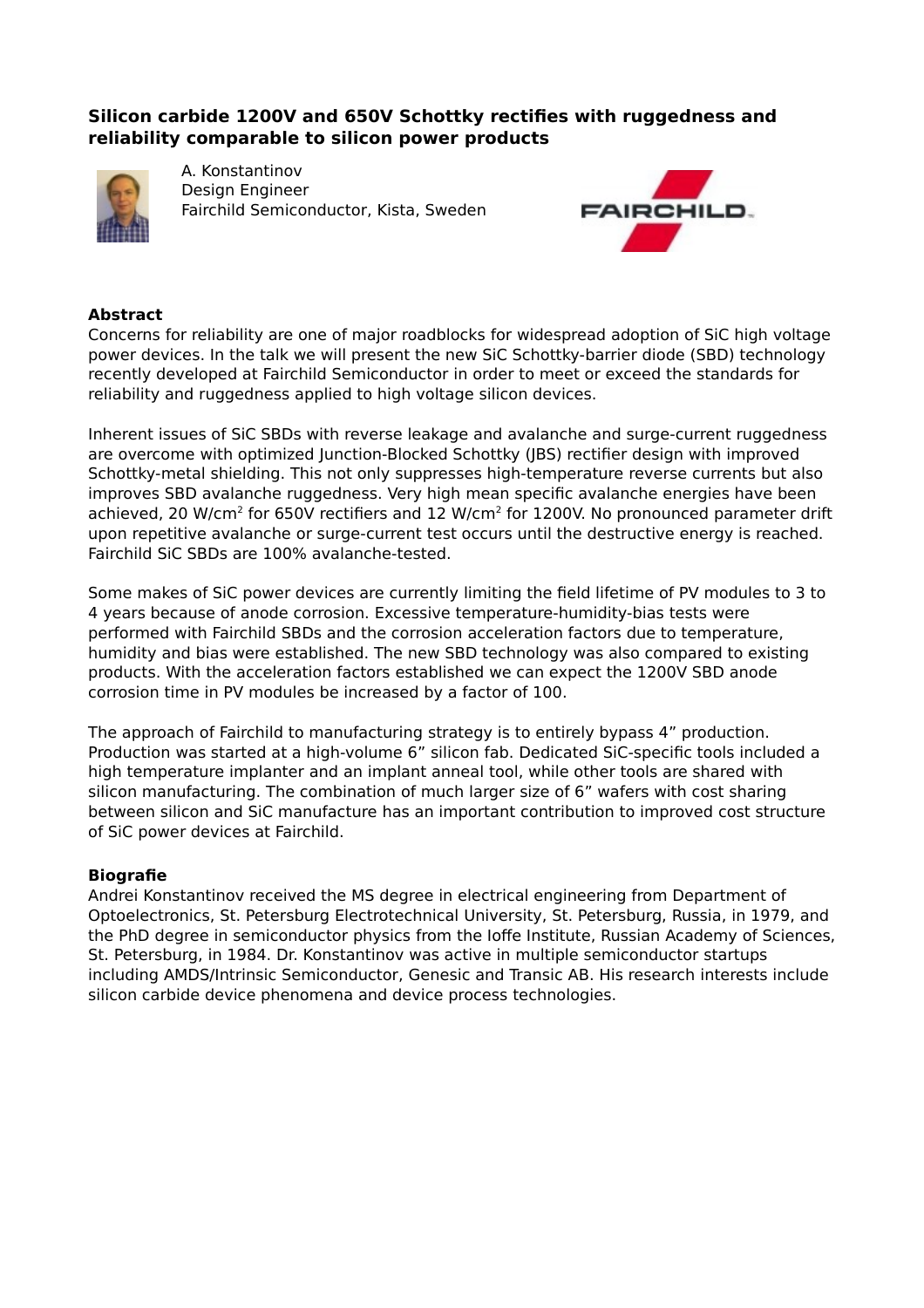# **UV Laser thermal annealing: the enabling technology for vertical devices and 3D monolithic integration for power electronics, MEMS and alternative substrates.**



F. Mazzamuto Process Manager SCREEN, LASSE, Gennevilliers, France



## **Abstract**

In semiconductor, the age of 3D is expanding in all market segments. In power electronics, vertical devices have always exploited the 3rd dimension and most recently non-volatile memories migrated from planar to 3D-NAND in HVM. The same transition is proceeding in MEMS and advanced logic devices with the possibility of forming monolithic stacks at each level of logic and/or sensors.

One common bottleneck in this transition has been the temperature limitation in the manufacturing process of the top layer. For standard annealing techniques, this temperature is uniform inside the wafer and has a similar limitation (typically on the order of 500°C or less) to the ones in BEOL. SCREEN is providing a unique solution which is able to treat the top layer selectively and independently from the buried stack. Using UV laser annealing technology we are able to bypass all temperature limitations achieving a surface temperature at, or in excess of, the melting point of the silicon on the top layer but minimizing the annealing effect in buried layers and substrate.

In power electronics the efficacy of the approach has been demonstrated over a significant period of time for Si based devices, and now has extended to emerging SiC-based devices. Possible value has been shown for memory. In MEMS, the top sensitive layer can be formed without temperature limitation on top of buried CMOS technology. Finally, the surface localized annealing enables electronics on alternative substrates such as low-cost, flexible, organic plastic materials, often having poor robustness to high temperature.

## **Biografie**

Electronic engineer and specialized in nanotechnology, Fulvio Mazzamuto started his career as researcher at Paris University XI. In 2008, fascinated by the interactions of multiple physics he started modeling and engineering the interactions between electrons, phonons and photons in emerging materials and devices. Starting his Ph.D. during the boom of two-dimensional materials, he applied his multi-physics experience to explore thermal and electrical transport in graphene nanoribbon, up to design the first graphene-based thermoelectric generator.

Obtained his Ph.D in 2011 in Paris University XI, he join EXCICO, company specialized in laser annealing system for semiconductor manufacturing process. He has been working two years as field application manager, for the adoption and the integration of laser anneal in manufacturing process of Si-based power device, backside CMOS illuminated sensor and MEMS.

In 2014 he started developing new processes solutions around laser annealing technology to open new market opportunities for LASSE, (former EXCICO), new subsidiary of SCREEN semiconductor group. Today he is deeply involved in power electronics for laser annealing integration in next generation devices, including Si-based, but especially the emerging SiC and GaN-based devices.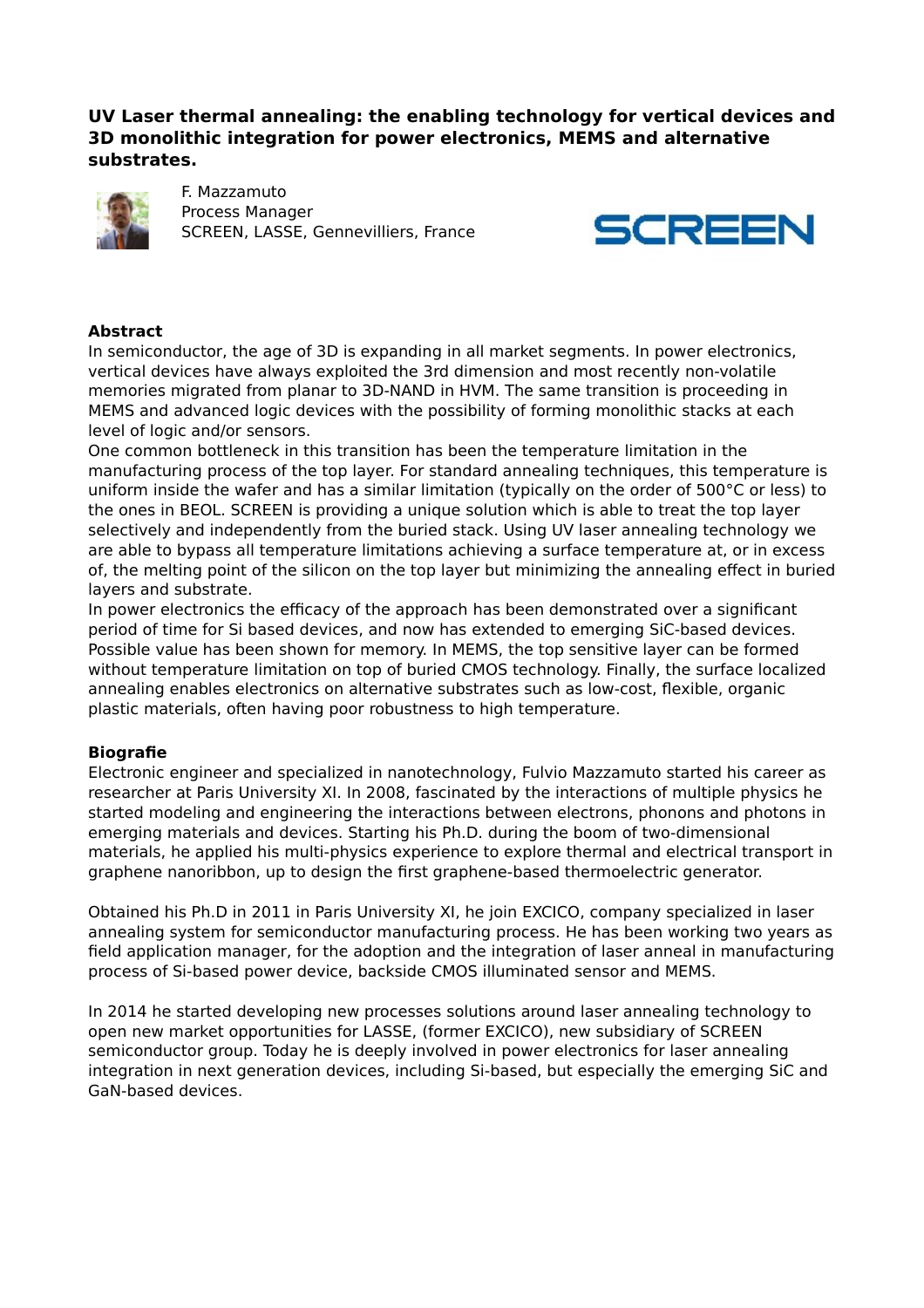# **Fast high yield dicing of 4 and 6 inch SiC-wafer**

H.-U. Zuehlke Market Development Manager 3D-Micromac AG, Saxony, Chemnitz, Germany



## **Abstract**

The paper will present details on current evaluation results for TLS-Dicing™ for SiC wafers. After development of the basic principle [Lewke, et al., 2014] and the demonstration of high separation quality [Dohnke, et al., 2015] current work is focused on yield improvement. First we investigated the influence of structures inside dicing street on the TLS process. These results we applied to thin 100 mm SiC wafers and observed very high geometrical yield of 96%. Finally we also tested comparable 150 mm wafer. Additional bending strength evaluations of the diced chips are currently in progress and results will be presented during the presentation. TLS-Dicing™ is a kerf free laser based separation technology. A controlled crack is guided through brittle material like SiC or Silicon using thermally induced mechanical stress. Resulting separation quality of backside metallization layers and chip's side wall is very high. For higher separation straightness an additional shallow continuous surface scribe was used. In order to improve yield the influence of metal structures inside the dicing street to the scribe process was investigated. Therefore two different laser wave lengths were tested. Besides the influence of metal structures on the scribe process minimization of particles and heat affected zones in combination with high straightness of the TLS separation was in focus of this evaluation. A stable parameter field with constant energy input per unit length could be described as base for optimal cleaving results.

After a short overview on the basic principles and the technology, the presentation will focus on results of the laser scribe investigations, the current application results for SiC-dicing and achieved performance indicator values like yield, throughput and chip quality. Observed potential risks of yield loss will be discussed and transferred in design rules and best practice based dicing rules.

## **Biografie**

Dr. Hans-Ulrich Zuehlke works as Marked Development Manager Semiconductor at 3D-Micromac AG. He joint 3D-Micromac in January 2014. After studying scientific instrument engineering he received his PhD in the field of computer architectures. Since twenty years H.-U. Zühlke is active in the field of laser processing tools, last ten years with a focus on laser processes for the semiconductor and PV industry.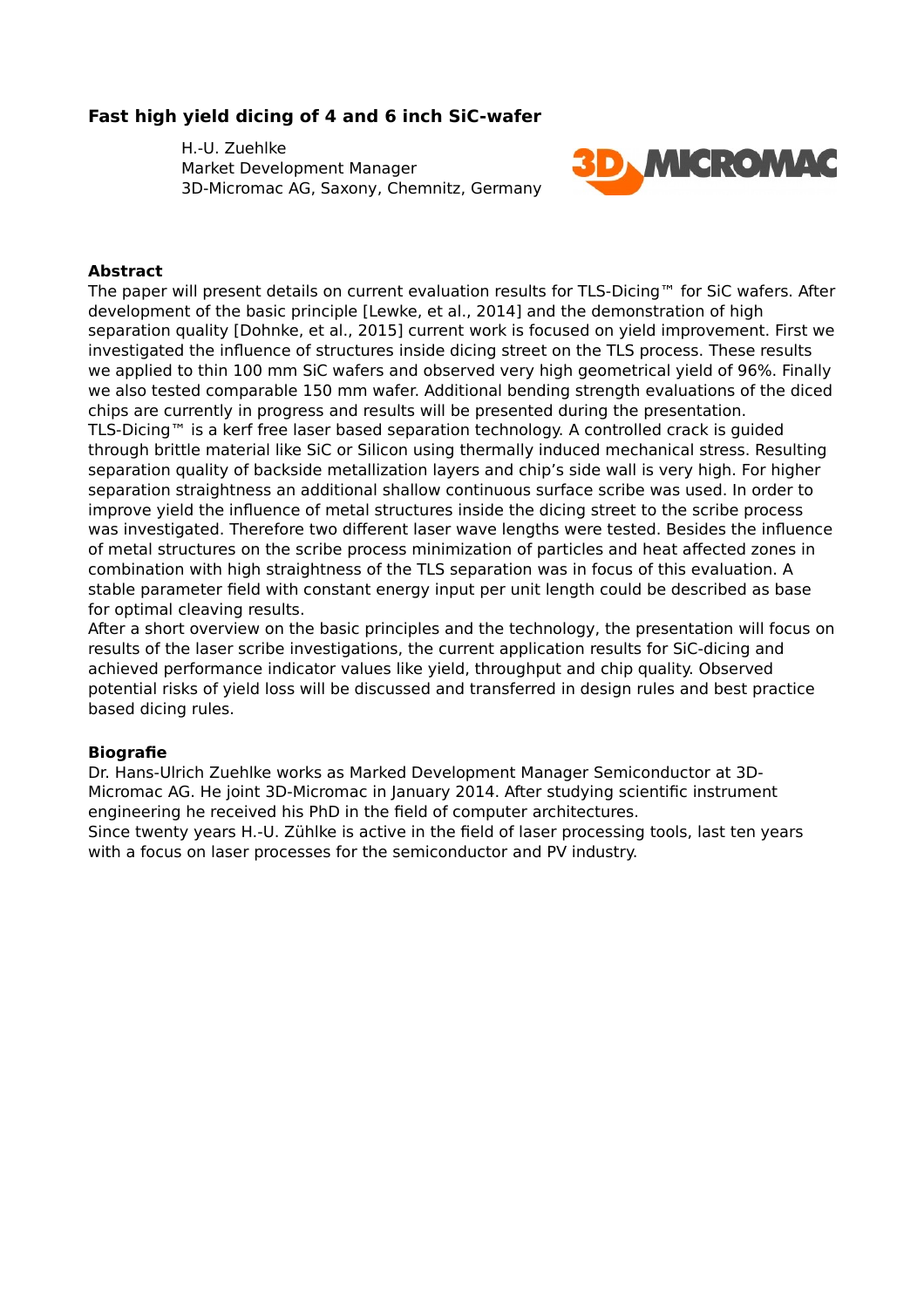## **Si, SiC or GaN: technology and cost comparison**



E. Barbarini Senior Cost Engineer System Plus Consulting, Nantes, France



### **Abstract**

The presentation proposes an overview of the latest innovations in power devices showing the differences of Si, SiC and GaN transistors from the technical and economical point of view.

The objective of the presentation is to define which are the cost drivers of the new technologies in power devices, understand the reason of the success of the different technologies for different application and estimate a cost evolution.

Different devices have been opened and analyzed to understand the different technology innovations and a breakdown cost analysis of the manufacturing process has been developed. The presentation includes deep technical analysis of technology supported by optical and SEM pictures. The cost analysis are the results of description of production process and software calculation of all the parameters which have an impact on final manufacturing cost.

Silicon transistors are well established devices which will still have a future: in the latest years the improvement of manufacturing process and decreased production cost will drive toward a standardization and popularization of these devices.

Starting from 2010 new products are entering the market to compete with silicon: SiC MOSFETs and GaN on Si HEMT are one of them.

SiC is a good candidate for high power devices of 1200V and more while GaN on Si HEMT offers new capabilities, such as the possibility to work at higher frequencies.

But from the cost point of view it is still not appealing on the market. A single SiC component could reach a price almost 5 times higher than a standard Silicon transistor and on GaN devices the presence of a GaN epitaxial structure can double the final wafer manufacturing steps cost. To conclude GaN and SiC are the good candidates to enter the respective power devices sector but at the same time their cost will be the factor which will define their effective application.

#### **Biografie**

After a bachelor's degree in Electronic Engineer from Politecnico di Torino, Elena obtained a master's degree in Nanotechnologies for the ICT from Politecnico di Torino, EPF Lausanne and INP Grenoble. Subsequently she got a PhD in Electronic Devices in collaboration with Vishay Semiconductors.

After some years in Italy, where she had different significant experience in research and manufacturing of electronics components, she moves to France.

Elena is actually Senior Cost Engineer at System Plus Consulting where she in charge of the Power Electronics division.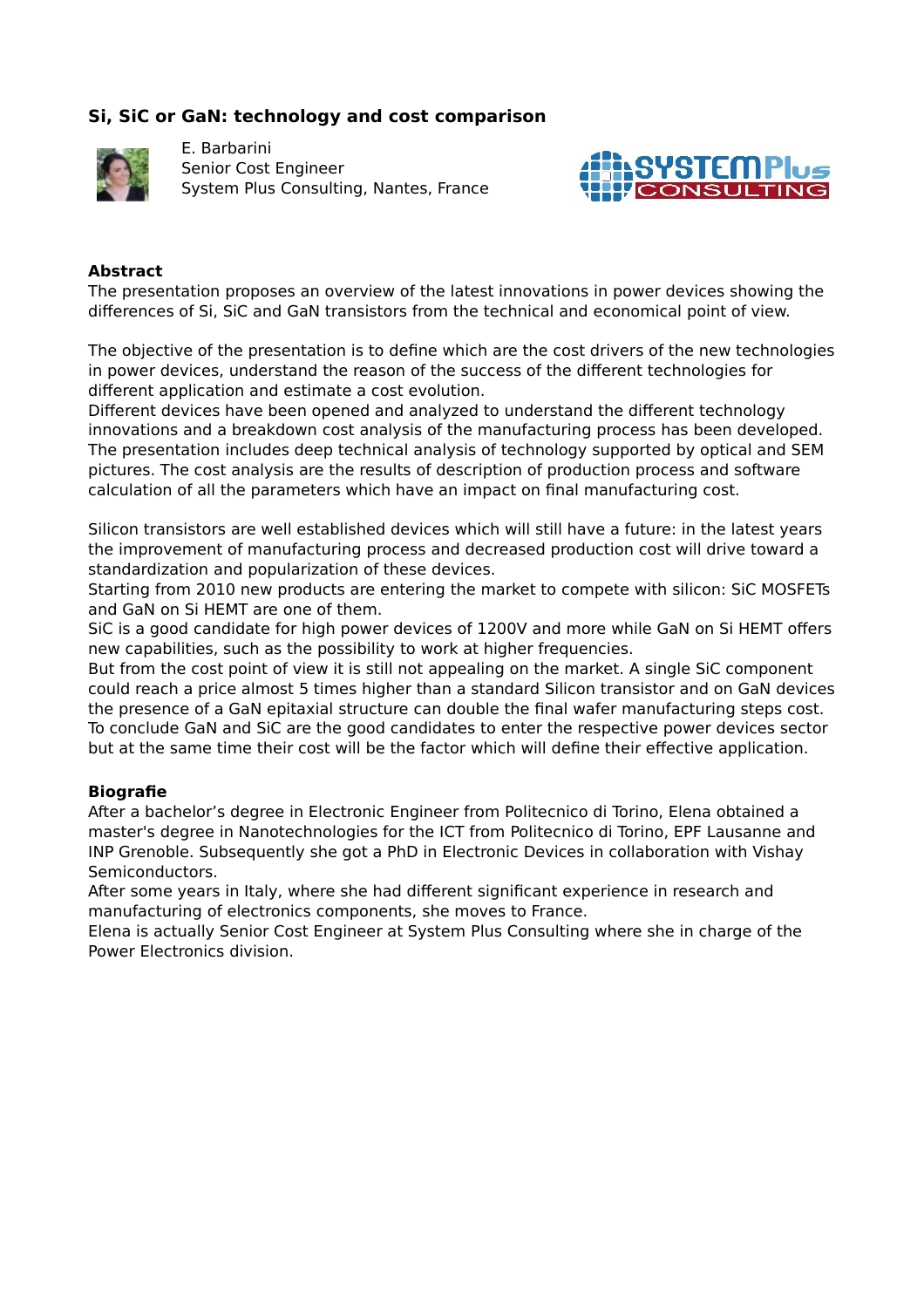## **200-mm G-FET™ GaN-On-Silicon power switch enabling new generation of power converter applications**



F. Letertre COO & Co founder Exagan, Grenoble, France

#### **Abstract**

GaN-on-Silicon power devices are recognized as a key technology to sustain future power converter systems roadmaps in the field of IT electronics, renewable solar and emission free automotive applications. Exagan is implementing proprietary G-Stack™ 200-mm's GaN-on-Silicon and G-FET™ technologies into high volume production to enable higher integration and improved efficiency. The advantage of its unique expertise in GaN-on-silicon material fabrication while leveraging on its attractive fab-lite business model, allows Exagan to provide GaN-on-Silicon power switches solutions to meet future market performance, reliability and cost targets. This paper will present the latest developments achieved and potential products to be released.

#### **Biografie**

Fabrice Letertre received engineering degree from INPG-ENSPG with specialization in semiconductor materials, technology and devices, Grenoble, France in 1995. He joined CEA-LETI in 1995 in the Silicon-On-Insulator (SOI) material department and Soitec in 1998 where he held various R&D management and project leader positions. From 2009 to 2003, he was responsible, as Soitec group VP R&D, of managing Soitec's strategic projects portfolio including GaN, III-V and advanced SOI activities. In 2014, he co-founded Exagan with the aim to develop a leading European source of GaN power switches based on Exagan proprietary 200 mm GaNon-Silicon technology, for power conversion applications. He holds more than 60 patents and has co-authored more than 40 technical papers.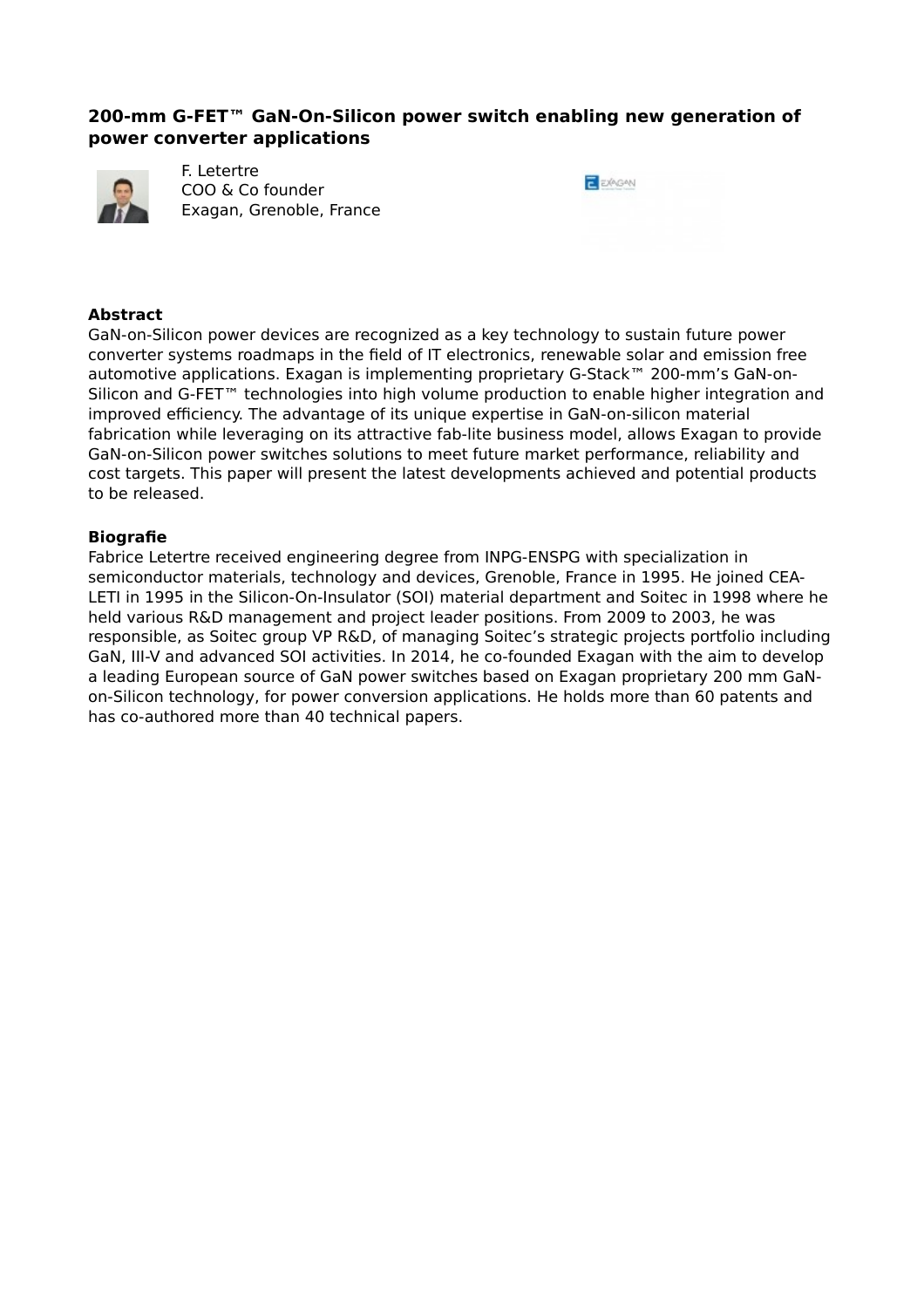## **GaN-Si MOCVD advancements from Single Wafer Reactor technology for improved power device performance**



R. Morgan Product Lead Veeco, Marketing, Somerset, United States



### **Abstract**

Continued growth in mid and high voltage applications in consumer power supplies, alternative energy and data centers are requiring improved power efficiency, operating frequencies and system size reductions. GaN devices are being introduced in market at a higher pace, that deliver on these parameters over traditional Si devices. In order to produce these devices in volume at yield, reliability and cost targets, GaN-Si MOCVD is required for the next generation. The MOCVD process now has to deliver superior film quality with a tight run to run control, low defectivity and high uptime. In response to these high volume production requirements, Veeco has developed the next generation MOCVD system based on single wafer architecture that has demonstrated industry leading performance at multiple customers. In this talk we will discuss the latest results as relevant to high volume production requirements.

#### **Biografie**

Ray Morgan is a Lead Product Marketer in the MOCVD business unit at Veeco Instruments, focused in the GaN on Si power segments. With more than 13 years of industry experience at ON Semiconductor, Texas Instruments and NXP, he has held marketing, product and engineering positions. Ray earned his bachelors of science in electrical engineering from Arizona State University with a focus on semiconductors and an Executive MBA from Thunderbird School of Global Management. He can be contacted at rmorgan@veeco.com.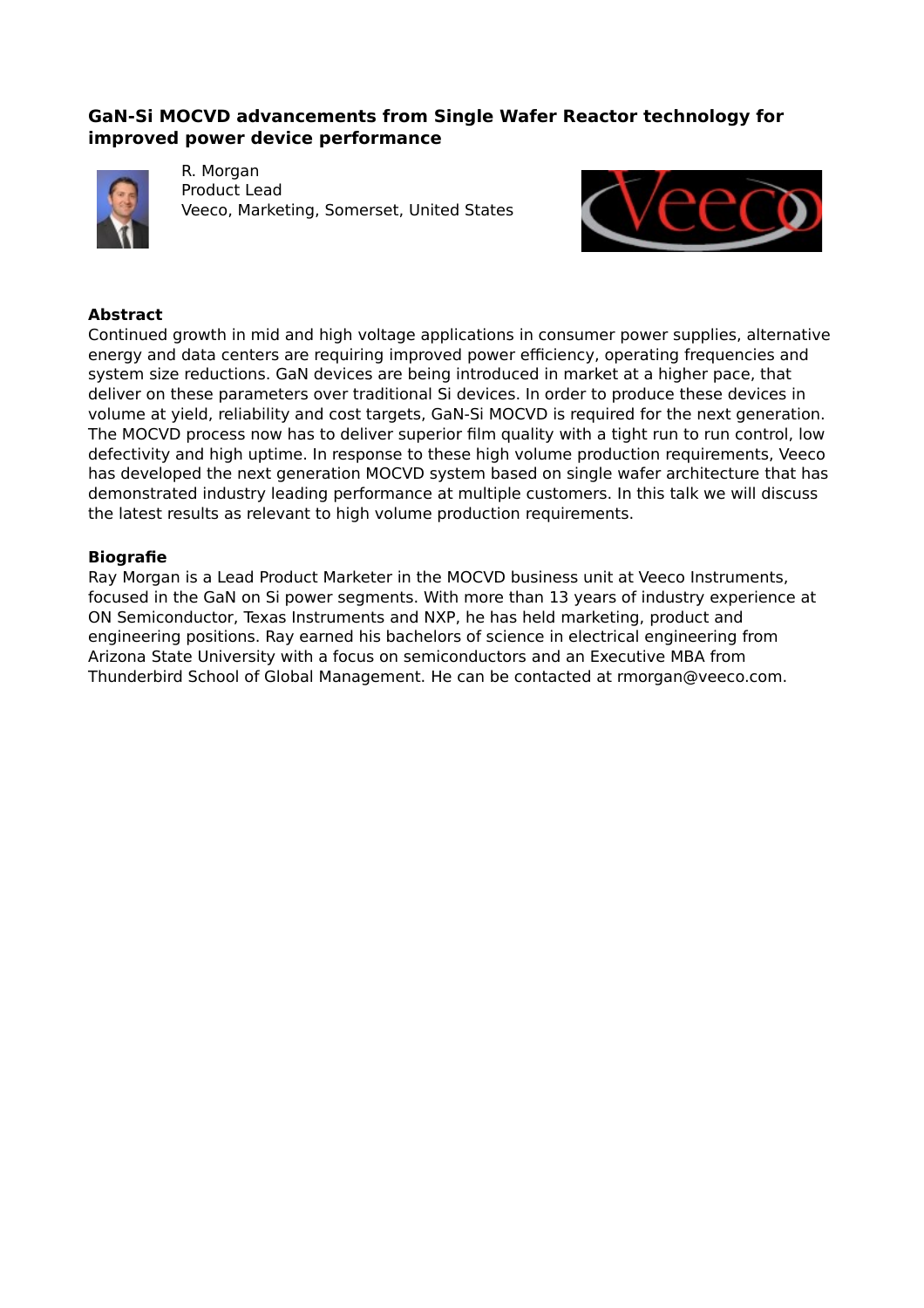# **600V MISHEMT recessed gate technology at CEA, LETI**

R. Escoffier reserchear CEA, LETI, DCOS /SCPE, Grenoble, France



### **Abstract**

à

Wide bandgap materials have demonstrated a great potential in high-power electronics due to their high device breakdown voltage and high current density, which are two key parameters industrial motors and electrical vehicles. Recent improvements in the growth of wide bandgap semiconductor materials provide the opportunity now to design and fabricate transistors that demonstrate performance in terms of low on-resistance and capability to work at high temperature.

We have implemented a 600V enhancement mode AlGaN/GaN high mobility transistor with a fully CMOS compatible technology using a silicon substrate.

To guarantee the safety of systems in off-mode a U shape recessed gate was employed to cut the 2DEG. The GaN-based recessed MIS-gate structure in conjunction with a P doped GaN layer located under the gate allows to achieve positive threshold voltage. The low on-state resistance is maintained by the 2-D electron gas remaining in the channel (and low access resistances) except for the recessed MIS-gate region. The desired device breakdown voltage was achieved with the addition of several gate, source and drain field plates.

This 600V transistor exhibits a threshold voltage close to 1V and specific resistance lower than 6 mohm.cm².

The main advantage of wide band gap devices is that they can be operated at temperatures above 150°C. If we consider that interest of wide band gap devices like GaN/Si HEMT is the low Ron resistance, they should be the best candidates for power applications.

We used room-temperature 2DEG density ns to extract the electron mobility. The reduction in µch with decreasing value of ns was usually explained by polar-optical-phonon scattering, ionized impurities and trapped charges in or close to the 2DEG. We have measured the electrical characteristics of Leti's Hemt in temperature up to 175°C. In addition to static measurements, we will present and discuss dynamic Ron behavior of this device in temperature.

#### **Biografie**

Rene ESCOFFIER, engineer of research entered the CEA-LETI in 2010 in the wide bandgap component technology laboratory. He worked in the modelling of components from 1992 till 1998 then joined the Motorola Company until 2004 to design structures for the safety of integrated circuits. He specialized himself for the Freescale company (2004-2010), in the design and the test of power components from the chip to its integration into module. He is now a project leader of power module optimizations in terms of cost and electric efficiency and their use in battery-driven vehicles.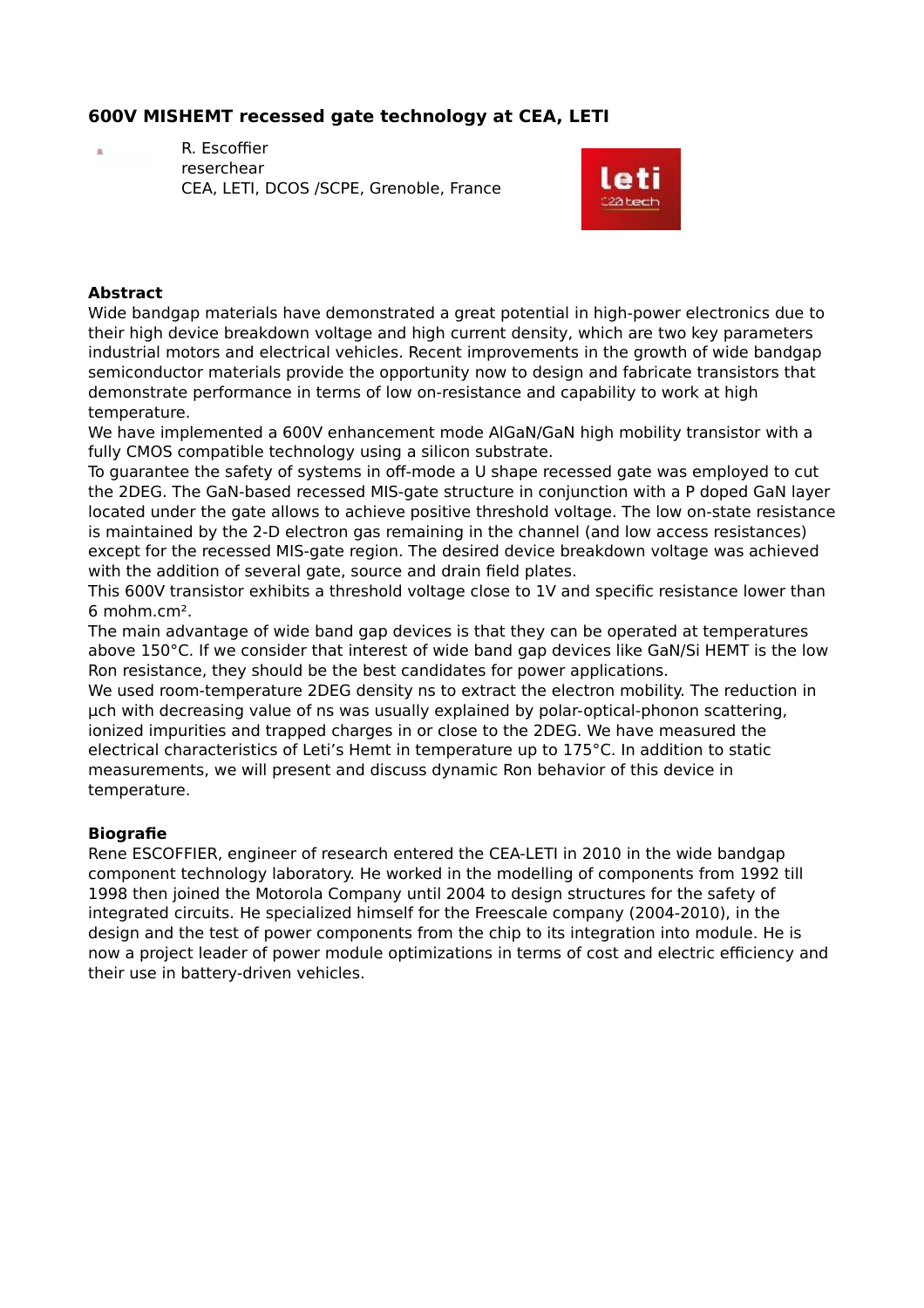# **Packaging Technologies for Power Microtransformer Devices**



D. Dinulovic Senior Project Manager Würth Elektronik eiSos GmbH & Co. KG, R & D, Garching, Germany



### **Abstract**

Recent developments in power electronics are driven by two major trends: increasing power density and higher level of integration (eg. power system in package).

As a consequence the requirements on power magnetic components (transformers, inductors) are tremendously changing. Device size, profile height and inductance value has to be reduced while switching frequency increases.

This requires not only the further development of magnetic materials but also new packaging concepts for passive components to shrink devices size and profile height, reduce parasitics and enable the integration into power system in package solutions.

New developments in the field of passive power devices are focused on miniaturization and on integration. Power inductors and transformers should provide smaller inductance and smaller size. Decreasing of the inductance value causes the decreasing of the device size and profile height.

Thin-film technology shows good potential to fulfill all of these requirements on power devices. New kinds of micro power devices are aired in many research works developed and tested at high switching frequencies, but the development of adequate packaging technology for micro magnetic devices is still open issue.

In our work we will show the implementation of two packaging technologies applied on housing of power microtransformer device.

As first option a BGA (ball grid array) type package was developed using a wafer level packaging technology (eWLB: embedded wafer level ball grid array).

Alternatively investigations on a LGA (land grid array) type package were conducted using embedding technology based on FR4 laminate.

The feasibility study of both technologies show good results and based on requirements, these technologies can be applied to the packaging of power micro magnetic devices.

#### **Biografie**

Dr.-Ing. Dragan Dinulovic (m) studied precision engineering at University of Nis (Serbia). He received his PhD from Leibniz Universität Hannover on microtechnology and MEMS in Year 2007. From 2000 to 2010 he did research at Instuute for Microtechnology (imt) in Hannover. His research area was a development of magnetic MEMS devices.In 2010 Dragan jointed Würth Elektronik eiSos as R&D engineer, where he focusses now on development of thin-film passive components, on integration of passive and active power devices into one package (Power System in Package (PSiP)) or on chip (Power System on Chip (PwrSoC)), and on Energy Harvesting devices. He is author of more than 30 papers.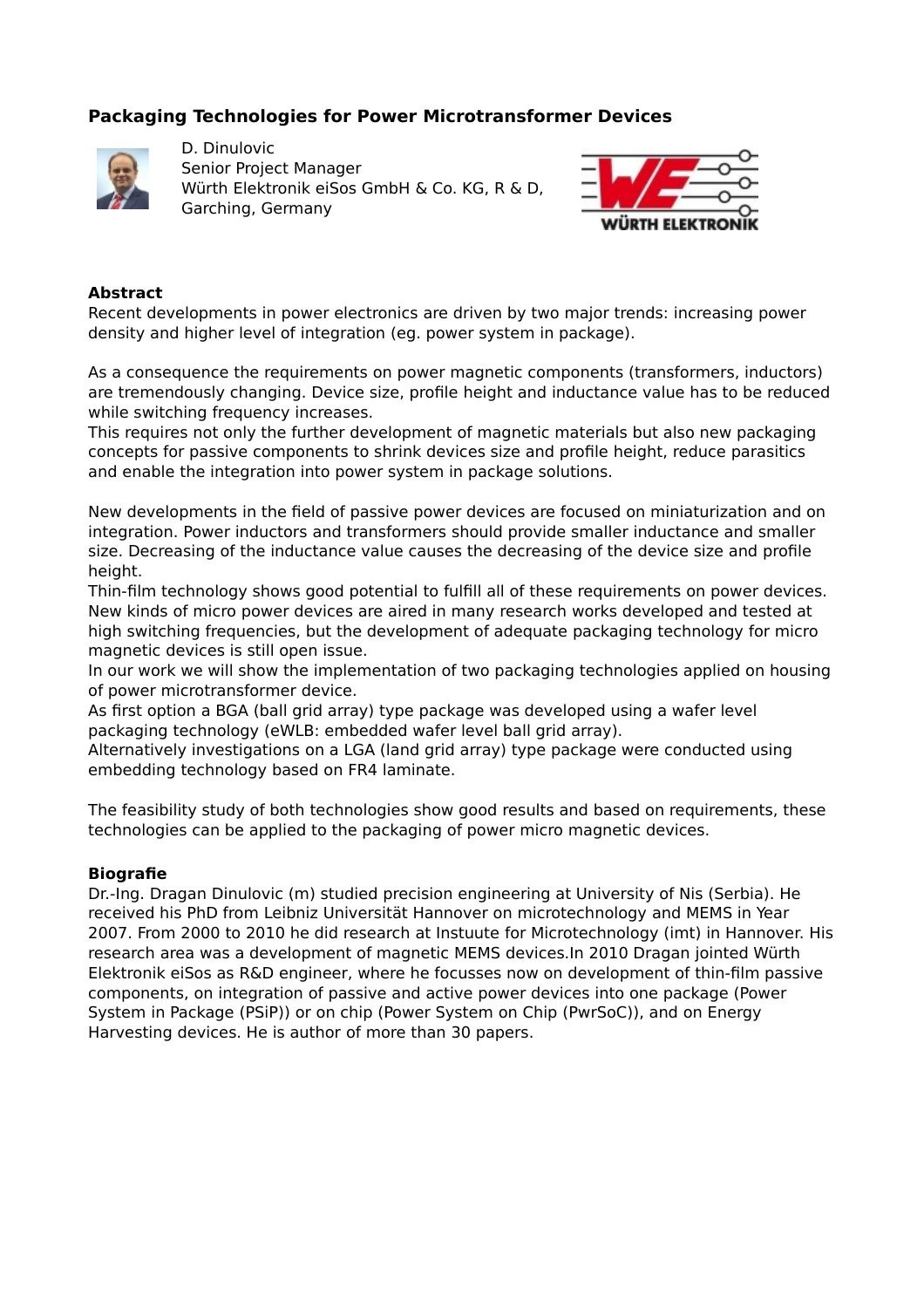# **Automated 3kV Wafer Level Testing**



A. PRONIN Lead Applications Engineer Keithley Instruments, Applications, Solon, United **States** 



### **Abstract**

Due to the complexities typically associated with high voltage (HV) wafer-level testing — such as instrumentation setup, cabling, probing, automation, and safety — on-wafer HV testing is usually limited to characterization labs or manual benchtop setups that are separate from a fab's standard production workflow. This paper gives practical examples on how to plan for very high voltage wafer testing, as well as implementation details on how to integrate high voltage testing in a production environment.

Keithley has developed several measurement techniques and approaches that enable automated HV wafer level characterization on multiple pins without sacrificing low voltage performance or throughput requirements. These techniques include integration methods that allow sensitive transistor characterization and low current leakage tests to run in the same process flow as HV breakdown and HV capacitance tests. For example, in one automated test sequence we first measure the transistor Ioff current in the pA range and the threshold voltage Vth. Next, we measure the drain current Ion when both the gate and drain are biased above 1kV. Then, we perform capacitance measurements with a 2kV bias level. Last, we run breakdown tests at 3kV levels.

Keithley has also developed a run-time open/short/load impedance compensation technique that enables accurate HV capacitance measurements on-wafer. We will explore these and other HV measurement issues, as well as share our results and experiences in the developing field of HV wafer-level testing.

#### **Biografie**

Alexander Pronin is a lead applications engineer at Keithley Instruments. He received his PhD in material science from Dartmouth College. Alex has been with Keithley for over 20 years and has been involved in the definition, development, and support of various projects in test and measurement, including wafer level reliability (WLR) packages, characterization techniques of various non-volatile memory (NVM) devices, and integration of RF S-parameter testing with wafer level process control monitoring (PCM) using Keithley parametric test systems. His recent interests are in the field of HV testing.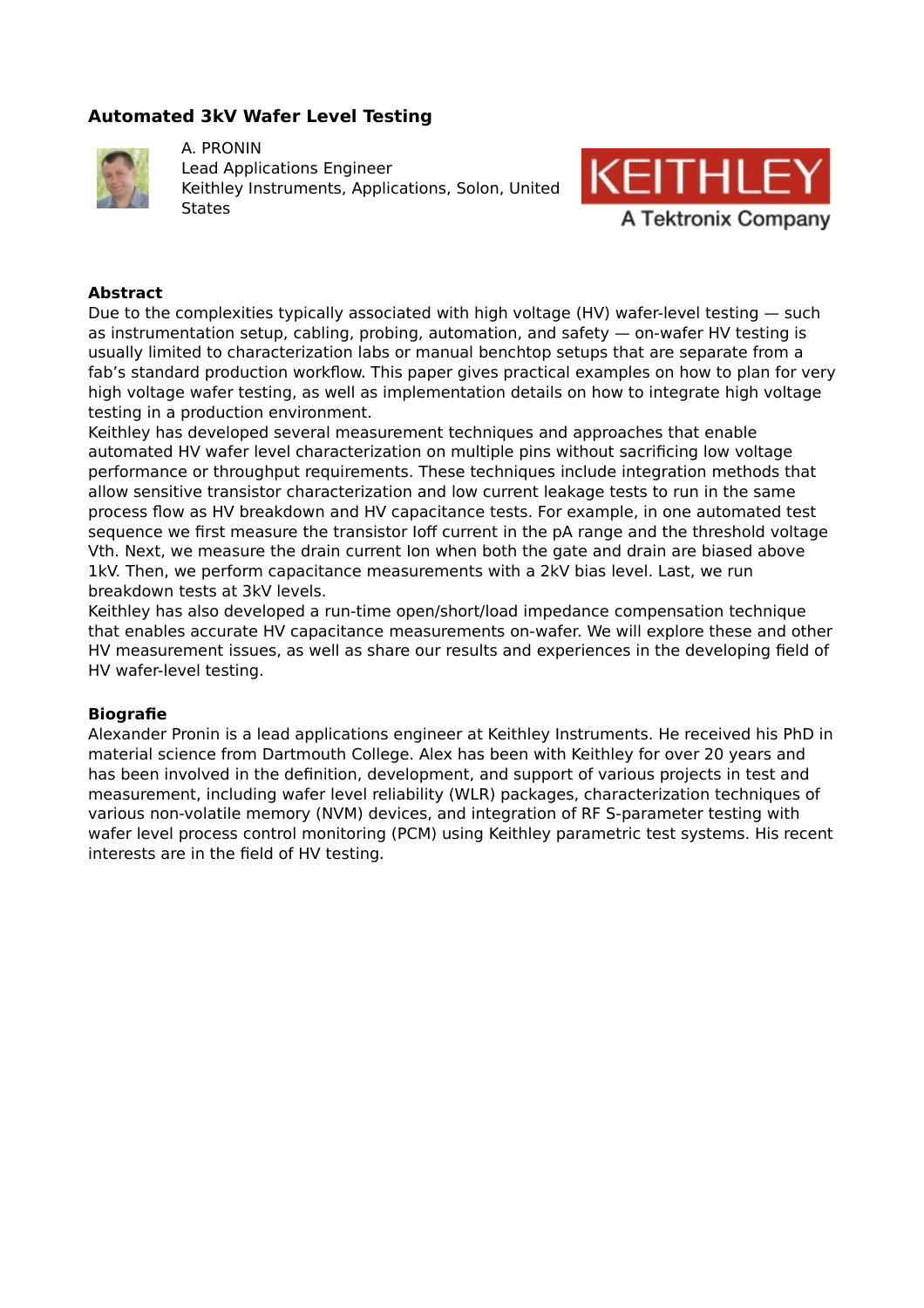# **Universal pin architecture for efficient test of power analog ICs**



T. Dirscherl Product Manager Power and Analog Advantest Europe GmbH, Amerang, Germany



### **Abstract**

With the introduction of the high density 64 channel AVI64, the V93000 single scalable platform has added a new member to its universal pin card portfolio that is tailored to the power and analog device test market.

This new module covers diverse applications in the emerging IoT sector, sensor and power management, embedded power and automotive markets.

The presentation will demonstrate the flexible usage of the new AVI64 universal analog pin for a wide range of applications based on real world examples. To name a few:

• Shrinking supply voltages for extended battery life in the mobile market are driving the need for precision trimming of power management devices in the <100µV area.

• SmartDevices for latest charger technologies and sensors are requiring proprietary protocols based on Vcc modulated digital I/O schemes.

• Efficient battery management technologies are driving the need towards higher voltages and precise voltage measurement capabilities.

All of that can be addressed by a single, efficient instrument - The AVI64 universal analog pin

• Per-pin high precision, high voltage VI for Sensors, SmartDevices, PMIC test

• Per-pin AWG & Digitizer for embedded AD/DA testing, threshold searches for a diverse applications and stimulus for sensor applications

• Per-pin high voltage digital I/O for sensors, automotive / industrial interfaces

• Per-pin high voltage TMU for a wide range of timing measurements in the power/analog domain

• Floating high-current unit + differential voltmeter + internal matrix for typical power tests like RDSON, current limit tests for embedded power, automotive, industrial and power management applications

The integration of this rich feature set within a single module is key for lean cost effective configurations and simplifies the standardization within the installed tester fleet to maximize utilization. Further test cost reduction is seen by its capability to increase site counts due the extremely high channel density of the AVI64.

#### **Biografie**

Toni Dirscherl holds a degree as Electronic Engineer from the University of Applied Science in Munich, Germany and joined SZ Testsysteme as Development Engineer for Analog DSP frontends in 1997. After serving 3 year as Senior Application Engineer for SZ Inc and Credence in San Jose/California from 2001 to 2003, Toni Dirscherl took over the position as Product Marketing Engineer for Credence-SZ GmbH. Since the acquisition of Credence-SZ by Advantest Europe in 2008, Toni Dirscherl acts as the Product Manager for Advantest's Analog and Power Solutions. He has published numerous articles.